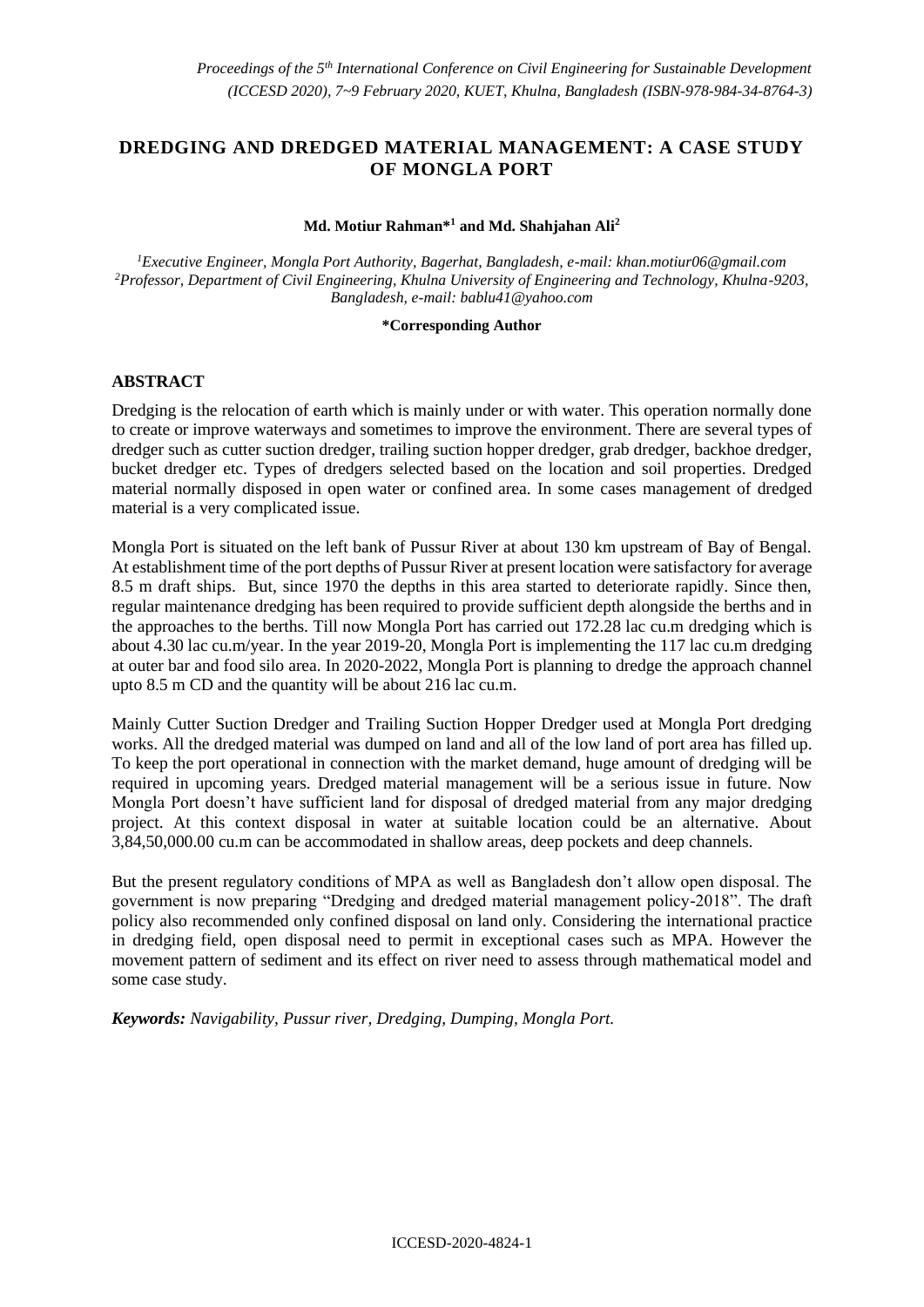#### **1. INTRODUCTION**

Mongla Port (MP) is situated on the left bank of Pussur River at about 130 km upstream of Bay of Bengal. The Pussur River forms part of a very big and complex river system. Numerous tributaries and channels connect the Pussur River with other rivers like Sibsa, the Ganges and Jamuna Rivers. Flow conditions in all these rivers determined the current and morphological condition in the Pussur River. At establishment time the depths of the Pussur River at present location were satisfactory for average 8.5 m draft ships. But, since 1970 the depths in this area started to deteriorate rapidly. When the construction of the berth was completed in 1978 the depths in the area had already been reduced significantly. Since then, regular maintenance dredging has been required to provide sufficient depth alongside the berths and in the approaches to the berths.

The navigation channel at the Pussur River entrance crosses a wide bar known as outer bar. The bar is relatively stable with sea bed elevation of -6.4 m Chart Datum (CD). This outer bar also needs to dredge up to 8.5 m CD at least. Till now MP has carried out 172.28 lac cu.m dredging which is about 4.30 lac cu.m/year. In the year 2019-20, MP is implementing the dredging at outer bar and food silo area. Quantity of those areas are 104 and 13 lacs respectively. In 2020-2022, MP is planning to dredge the approach channel upto 8.5 m CD and the quantity will be about 216 lac cu.m.

Mainly Cutter Suction Dredger (CSD) and Trailing Suction Hopper Dredger (TSHD) used at MP dredging works. All the dredged material was dumped on land and all of the low land of port area has filled up.The Port is well protected by the largest mangrove forest known as the Sundarbans, part of which has been declared as "World Heritage" in 1997 by UNESCO. Sundarban has covered about 100 km of bank of the channel and there is no scope of dumping on that 100 km bank.

To keep the port operational in connection with the market demand, about 320 lac cu.m to be dredged in next 05 years and after that yearly 30-40 lac cu.m dredging will be required. Since the financial capability of Bangladesh in increasing day by day, financing for dredging may not be a problem but dredged material management will be a serious issue in future.

#### **2. DREDGING**

Dredging is the activity to remove material from one part of the water body and replacing it to another. In most of situations the excavation is undertaken by a specialist floating plant, known as a dredger. Dredging is carried out in many different locations and for many different purposes, but the main objectives are usually to recover material that has some value or use, or to create a greater depth of water.

#### **2.1 Types of dredging equipment**

Dredging equipment can be divided in Mechanical Dredgers and Hydraulic Dredgers. The differences between these two types are the way that the soil is excavated, either mechanical or hydraulic (Emermanand & White, 2017).

#### **2.1.1 Mechanical Dredgers**

Mechanical dredgers work by mechanically digging or gathering sediment from the bottom surface of a body of water, typically through use of a bucket. Mechanical dredging takes place at the shoreline or working off of a barge. The most common types of mechanical dredgers are:

#### *2.1.1.1 Bucket Dredger*

Bucket Dredger is a stationary dredger, fixed on anchors and moved while dredging along semi-arcs by winches. The bucket dredger is one of the oldest types of dredging equipment. It has an endless chain of buckets that fill while scraping over the bottom. The buckets are turned upside down and empty moving over the tumbler at the top. The dredged material is loaded in barges.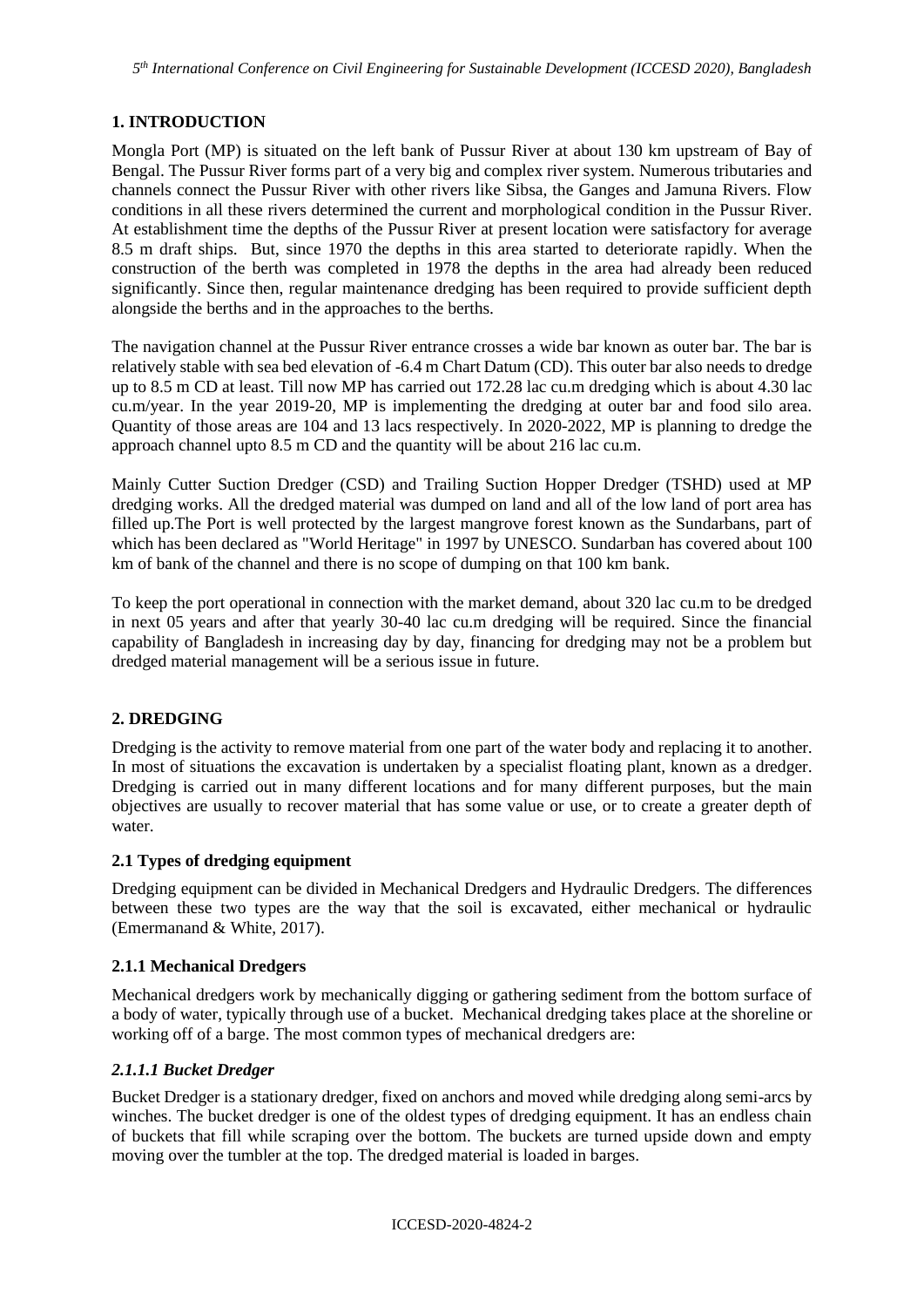# *2.1.1.2 Grab Dredger*

Grab Dredger is a stationary dredger, moored on anchors or on spud-poles. A spud is a large pole that can anchor a ship while allowing a rotating movement around the point of anchorage. The dredging tool is a grab normally consisting of two half-shells operated by wires or hydraulically. The grab can be mounted on a dragline or on a hydraulic excavator of the backhoe type. Many modifications of grabs have been constructed like open grab, closed grabs and watertight grabs. The dredged material is loaded in barges.

## *2.1.1.3 Backhoe Dredger*

Backhoe Dredger is a stationary dredger, moored on anchors or on spud-poles. A spud is a large pole that can anchor a ship while allowing a rotating movement around the point of anchorage. Small backhoe dredgers can be track mounted and work from the banks of ditches. A backhoe dredger is a hydraulic excavator equipped with a half open shell. This shell is filled moving towards the machine. Usually the dredged material is loaded in barges. This machine is mainly used in harbors and other shallow waters.

# **2.1.2 Hydraulic Dredger**

Hydraulic dredgers work by sucking up a mixture of sediment and water from the bottom surface and then transferring the mixture through a pipeline to another location. This dredger acts like a giant floating vacuum, removing sediment.

# *2.1.2.1 Suction Dredger*

Suction Dredger is a stationary dredger used to mine for sand. The suction pipe is pushed vertically into a sand deposit. If necessary, water jets help to bring the sand up. It is loaded into barges or pumped via pipeline directly to the reclamation area.

## *2.1.2.2 Cutter Suction Dredger*

Cutter Suction Dredger is a stationary dredger which makes use of a cutter head to loosen the material to be dredged. It pumps the dredged material via a pipeline ashore or into barges. While dredging, the cutter head swing around the spud-pole powered by winches. The cutter head can be replaced by several kinds of suction heads for special purposes, such as environmental dredging.

## *2.1.2.3 Trailing Suction Hopper Dredger*

Trailing Suction Hopper Dredger is a self-propelled ship which fills its hold or hopper during dredging, while following a pre-set track. The hopper can be emptied by opening bottom doors or valves or by pumping its load off ashore. This kind of dredger is mainly used in open water such as rivers, canals, estuaries and the open sea.

## *2.1.2.4 Reclamation Dredger*

Reclamation Dredger is a stationary dredger used to empty hopper barges. A suction pipe is lowered into the barge. Extra water can be added by water by water jets to facilitate the suction process. The dredged material is pumped by pipeline ashore, to a reclamation area, or to a storage depot.

## *2.1.2.5 Barge unloading dredgers*

Barge unloading dredgers are used to transfer material from hopper barges to shore, usually for reclamation. A barge unloader is basically a pontoon supporting a suction pump for the unloading, and a high-pressure water pump used to fluidize the barge contents by jetting. The mixture is then pumped through a pipeline to the point of reclamation or relocation.

## **2.2 Locations and Quantities for Dredging**

When [dredging](http://www.pilebuck.com/projects/) projects are planned, the locations and quantities of material are the most important considerations that need to be addressed. The biggest problem is usually the disposal of the dredged material, which means that long-term projections are essential. Before the project commences,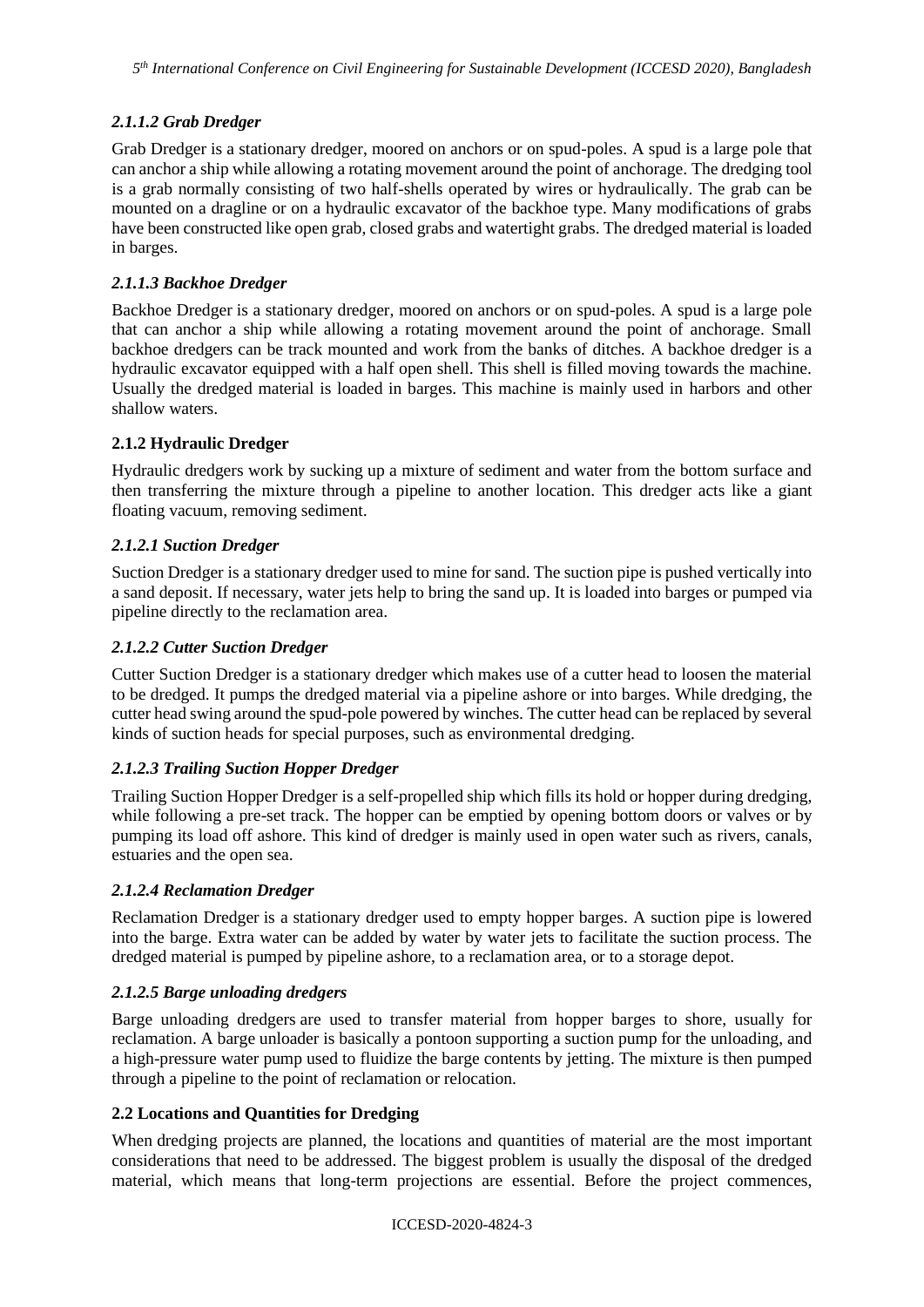hydrographic surveys carried out to determine the existing depths as well as the depths that will be attained after the dredging operation. The process requires the use of proper equipment and both vertical and horizontal controls to ensure accurate calculations.

#### **2.2.1 Physical Properties of Sediments**

If there is a specialized problem with the dredging operations, then field testing is required to determine the quantities, characteristics, and location of the material that needs to be removed. Sediment samples normally collected down to the depth that will be targeted. At the same time, a pre-dredge survey carried out. Once the characteristics are well known based on multiple samples, then a smaller number of samples can be used for future work. When soft materials are present, then grab sampler (using a bucket or scoop) or push tube sampler (using an open-ended tube that is thrust vertically into the sediment) are used for sample collection.

#### **2.2.2 Sampling for new Project**

When samples are taken for new work, then conventional boring techniques are usually used. These samples obtained in the major work zones for a full representation of site samples. These samples go through laboratory testing to determine the proper dredge plant, disposal alternatives, the design of retention dikes and channel slopes, and the estimation of long-term storage capacity when the disposal areas are confined. These sample tests normally include:

- Natural Water Content Test
- Plasticity Analysis
- Specific Gravity Test
- In Situ Density
- Grain size distribution

#### **2.2.3 Selection of Dredging Equipment**

Sometimes limitations are placed on equipment depending on the circumstances. Avoid of specifications whenever possible is helpful to avoid restriction to the competitive bidding process. The goal of [equipment](https://www.steelgiantmarket.com/) selection is to reduce the environmental impact that occurs due to the operation. This protection is an adequate justification for managing the selection and control of the dredging equipment.

#### **2.3 Disposal of Dredged Material**

Before selecting any dredging equipment, it is important to consider the options for disposal alternative, especially from technical and environmental point of view. Three common disposal alternatives might be used:

- Open-water disposal
- Confined disposal
- Beneficial Use

The operation for dredging and dredged material disposal needs to cover both short-term and long-term management goals. Typically, short-term focus is on the channels that are needed for existing navigation, but it doesn't necessarily need to be based on the project dimensions. Ideally, the dredging process done using the best technical options that are both economically feasible and environmentally compatible. On the other hand, long-term goals are focused on the operation and management of the disposal areas. Preliminary data collection for a dredging and dredged material disposal project includes:

- Assessing the location as well as the amount that needs to be dredged.
- Determining the chemical and physical characteristics of the sediments.
- Identifying potential alternatives for the disposal.
- Considering the applicable environmental, social, and institutional factors.<br>• Evaluating the dredge plant requirements.
- Evaluating the dredge plant requirements.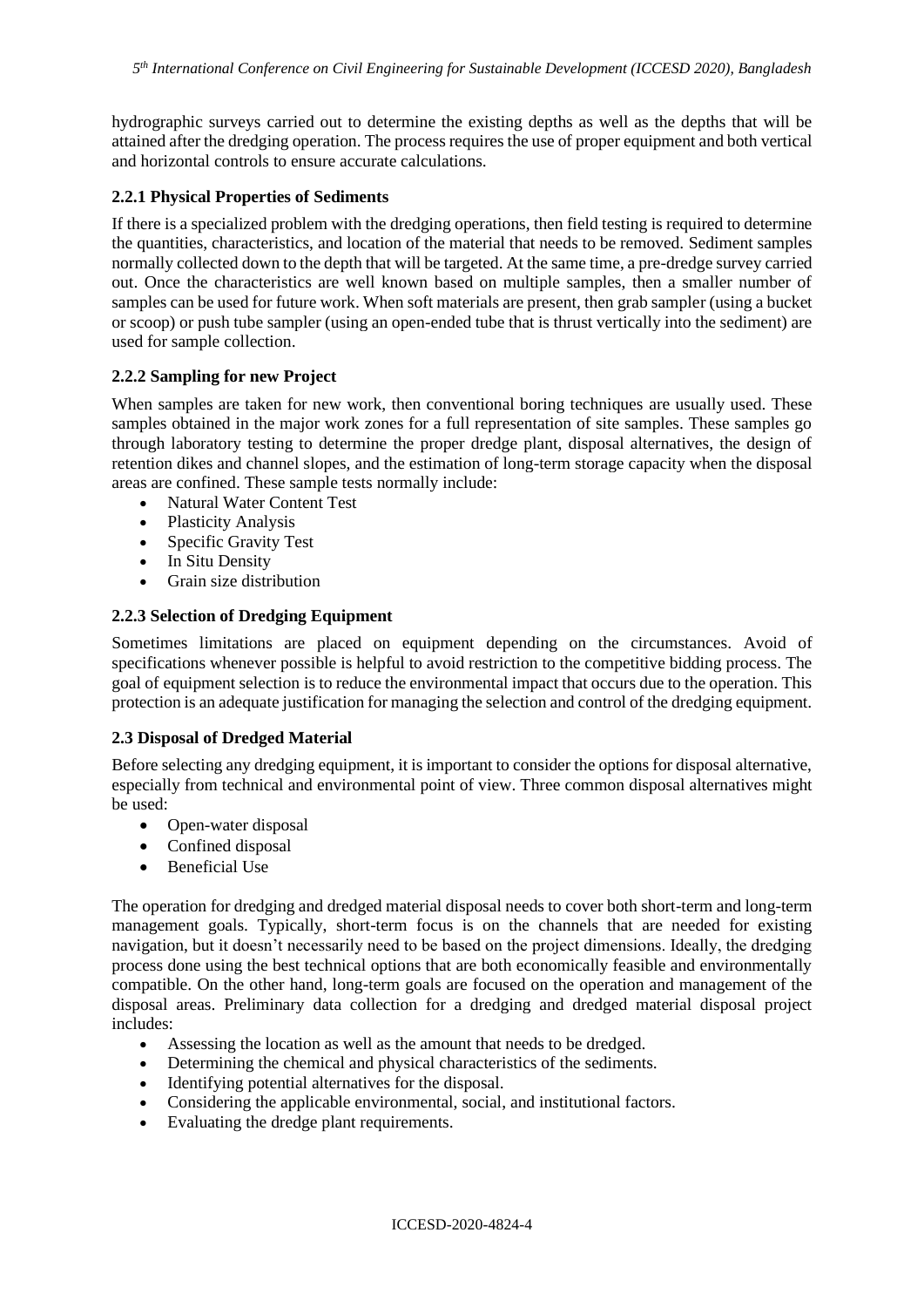# **2.3.1 Open water Disposal**

Open water disposal can be in the ocean, estuarine waters, lakes and rivers, all of which are highly regulated. Although open-water disposal may be inexpensive, it gives the least amount of control over hydrodynamic and environmental aspects. The suitability of the open-water option normally carefully determined by taking sediment samples which are then evaluated for chemical and biological composition. Both the dredged material itself and the placement area evaluated for compatibility. In sensitive open-water environments, for instance, where there are coral reefs and other marine flora and fauna, placement of sediment, even if it is clean and compatible, may be deemed unsuitable.

## **2.3.2 Confined Disposal**

Confined disposal takes place in a structure which isolates the dredged material from the surroundings, e.g., within a diked area either in water or on land. When the dredged material is contaminated and cannot be cleaned, then placing it in a confined disposal area, be it on land or at sea, is the only choice. In water or underwater confined disposal can be complex. Space is not an issue but ensuring complete control over the isolation of the materials may not be possible. Confined disposal options can be controlled better but options are limited by the space available.

# **2.3.3 Beneficial Use**

Also, the benefits of disposal area reuse shouldn't be overlooked. When the dewatered fine-grained material and coarse-grained material are removed from the site, then partial or total reuse of the disposal area is available. This strategy basically turns the disposal area into a transfer station, where the dredged materials are collected, processed, and then moved to another location for inland disposal or productive use. Examples of productive use include:

- Construction or landfill material
- Low land reclamation
- Material for sanitary landfill cover
- Enhancement of agricultural land

# **3. DREDGING OF MONGLA PORT**

## **3.1 Dredging Activity**

Mongla Port was designed for berthing ships having 8.50 m draft. Up to 1980 there was not any siltation problem either in Jetty front or Channel area. But after 1980 siltation started in Jetty front Area (Rahman and Ali, 2018). From that time regular maintenance dredging was performed in jetty front area. In the meantime, it was seen that siltation has started in Harbor Area (About 13 Km downstream from Port Jetty). Due to this siltation, 04 times capital dredging project has implemented in the year of 1994 - 1995, 2004 - 2005, 2013-2014& 2017-2019. For regular maintenance dredging, Mongla Port Authority has 02 nos 18" dia Cutter Suction Dredger. Moreover, MPA carried out maintenance dredging every year at different location of the channel. Table 1.1 presented a brief dredging history of Mongla Port Authority.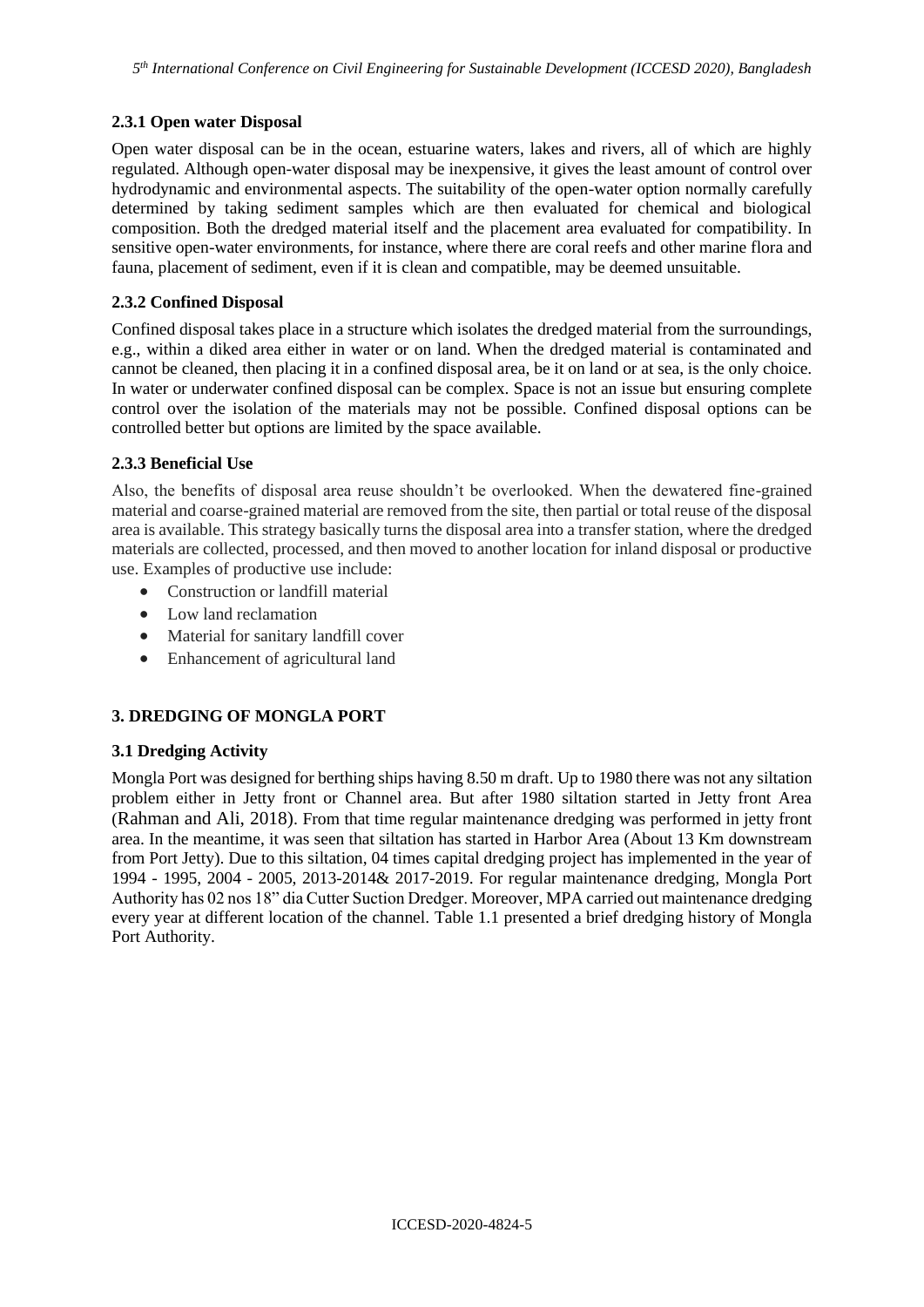| <b>Dredging</b><br>period | <b>Dredger Authority</b>                                         | <b>Dredging Area</b>                                                  | <b>Dredging</b><br><b>Quantity</b><br>(Lac cu.m) | <b>Total</b><br>expenditure<br>(CroreTaka) | <b>Dredger</b><br><b>Type</b> |
|---------------------------|------------------------------------------------------------------|-----------------------------------------------------------------------|--------------------------------------------------|--------------------------------------------|-------------------------------|
| 1979-1981                 | Water Dev. Board                                                 | Jetty front(J5-J9)                                                    | 3.25                                             | 0.896                                      | <b>CSD</b>                    |
| 1983-1987                 | <b>BIWTA</b>                                                     | Jetty front(J5-J9)                                                    | 6.95                                             | 3.094                                      | <b>CSD</b>                    |
| 1988-1990                 | Water Dev. Board                                                 | Jetty $front(J5-J9)$<br>$\&$<br>Confluence                            | 5.23                                             | 2.856                                      | <b>CSD</b>                    |
| 1991-1992                 | China<br>Harbour<br>Engineering Company,<br>China                | Harbour Area                                                          | 35.51                                            | 30.88                                      | CSD                           |
| 1993-1996                 | Khanak dredger of Ctg.<br>Port.<br>(Trailing)<br>Hopper Dredger) | Southern<br>Anchorage 2.26<br>confluence<br>& Sabur<br>Suction Beacon |                                                  | 2.989                                      | <b>TSHD</b>                   |
| 1994-2001                 | Water Dev. Board                                                 | Jetty front (J5-J9)                                                   | 8.13                                             | 9.714                                      | <b>CSD</b>                    |
| 2000-2004                 | Rukindo-<br>PT.<br><b>Basic</b><br>Dredging Partnership          | Harbour Area                                                          | 27.9                                             | 45.480                                     | CSD &<br><b>TSHD</b>          |
| 2003-2004                 | Water Dev. Board                                                 | Jetty no- $8 & 9$                                                     | 0.69                                             | 0.805                                      | <b>CSD</b>                    |
| 2004-2005                 | Basic dredging Co.                                               | Jetty no- $8 & 9$                                                     | 0.54                                             | 0.724                                      | <b>CSD</b>                    |
| 2005-2006                 | Water Dev. Board                                                 | Jetty no- $8 & 9$                                                     | 0.69                                             | 0.905                                      | <b>CSD</b>                    |
| 2007-2008                 | Water Dev. Board                                                 | Jetty no- $8 & 9$                                                     | 1.08                                             | 1.941                                      | <b>CSD</b>                    |
| 2009-2010                 | Water Dev. Board                                                 | Jetty no- $8 & 9$                                                     | 0.71                                             | 1.576                                      | <b>CSD</b>                    |
| 2012-2013                 | MPA's own Dredger                                                | Jetty no- $8 & 9$                                                     | 0.17                                             | $\Box$                                     | $\overline{\text{CSD}}$       |
| 2013-2014                 | China<br>Harbour<br>Engineering Company,<br>China                | Harbour Area                                                          | 34.06                                            | 111.85                                     | <b>CSD</b>                    |
| 2015-2016                 | AZ dredging Company<br>Ltd                                       | Approach and Pontoon<br>front of Nil Komol                            | 1.55                                             | 3.197                                      | <b>CSD</b>                    |
| 2017-2018                 | <b>Banga Dredgers Ltd</b>                                        | <b>Jetty Front</b>                                                    | 1.40                                             | 3.560                                      | <b>CSD</b>                    |
|                           | Dredging<br>Corporation<br>of India                              | Mongla Port to Rampal<br><b>Power Plant</b>                           | 4.10                                             | 11.90                                      | <b>CSD</b>                    |
|                           | <b>Bangladesh Navy</b>                                           | Approach<br>Nil<br>to<br>Komol                                        | 0.38                                             | 1.20                                       | <b>CSD</b>                    |
| 2018-2019                 | Banga Dredgers Ltd                                               | <b>Jetty Front</b>                                                    | 1.25                                             | 3.240                                      | <b>CSD</b>                    |
|                           | Dredging<br>Corporation<br>of India                              | Mongla Port to Rampal<br>Power Plant                                  | 34.7                                             | 107.10                                     | CSD &<br><b>TSHD</b>          |
|                           | <b>Bangladesh Navy</b>                                           | Approach<br>to<br>Komol                                               | Nil 0.48                                         | 1.70                                       | <b>CSD</b>                    |
|                           | Asian Dredgers Ltd.                                              | Food Silo Area                                                        | 1.25                                             | 2.80                                       | <b>CSD</b>                    |
| <b>Total</b>              |                                                                  |                                                                       | 172.28                                           | 348.407                                    |                               |

#### Table 1.1: Dredging History of MPA

Among the above 29 lac cu.m was dredged by TSHD and 143 lac cu.m by CSD. In 2019-2020, another two dredging projects will be completed at outer bar and food silo area. Approximate quantity of those projects is 117 lac cu.m, among them 104 lac cu.m will be dredged by TSHD and 13 lac cu.m will be dredged by CSD.

Upto 2017-18, average dredging at MP is 4.3 lac cu.m/year which will be 7.05 lac cu.m/ year at the end of 2010-2020. MP is also planning a long-term dredging project to handle 9 m draft vessel in first phase and 11 m draft vessel at second phase. That project includes capital dredging, river training and maintenance dredging. Approximate quantity of capital dredging will be 216 lac cu.m in  $1<sup>st</sup>$  phase, 1470 lac cu.m in 2<sup>nd</sup> phase and yearly maintenance dredging will be at least 150 lac cu.m.

## **3.2 Sediment Characteristics**

DHI (1993) has collected a large quantity of data on this river, based on which the governing physical processes and the nature of the sediment transport processes in the Pussur River can be understood.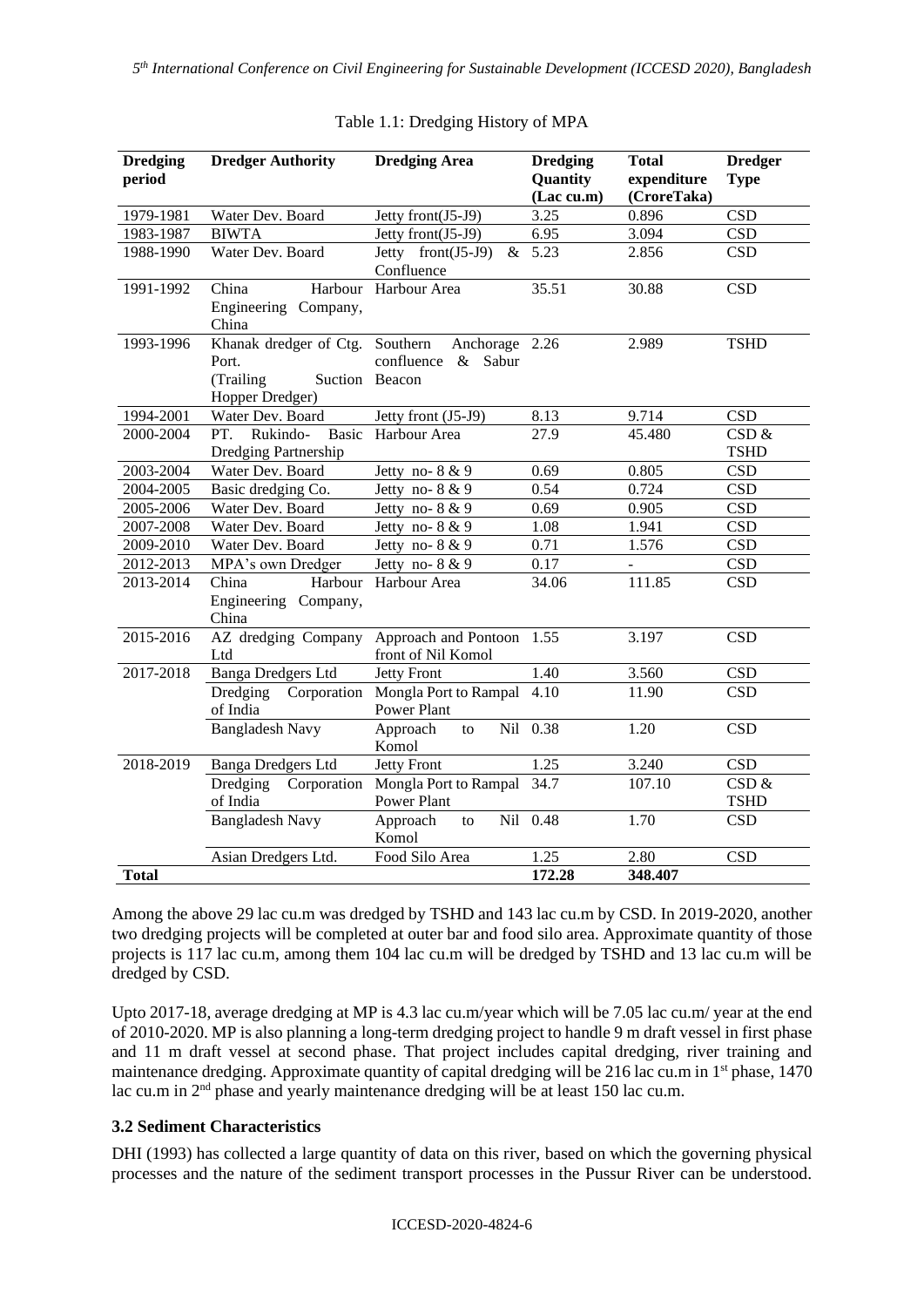From the suspended samples analysis, DHI concluded that the main part of the suspended sediment material consists of silt which is only represented in the bed material by approximately 5 percent. Consequently, the suspended sediment picked up in the measurements for the main part consists of wash load. Silt is generally not found in the bed along the main flow of Pussur River indicates that suspended silt contributes in any significant way to the erosion/deposition processes along the river. The bed material along the main flow areas of the bigger rivers is fine sand. Closer to the banks it is often mainly silt. The suspended fine material does not contribute significantly to erosion/sedimentation processes in the main flow regions of the bigger rivers including the navigation channel of Mongla Port.

#### **3.2.1 Bed Load Characteristics**

To know the characteristics of river bed material near the Mongla Port area, 4 (four) bed samples were collected and analyzed. Sieve analysis of the bed material shows that the Fineness Modulus (FM) of the collected samples are 0.30, 0.60, 0.48 and 0.49, i.e. the bed material is mostly sandy. Figure 1 shows the average grain size distribution of bed material, where  $d_{50}$  is found as 0.052 mm.



Figure 1: Average grain size distribution of bed material

#### **3.3 Disposal of MP Dredged Material**

Initially, the land area of MP was 2068 acre. Within this land EPZ, BEZA, and Navy was established later on. Most of this 2068-acre land was low land, which has developed by the dredged material of MP. Some industries in Mongla area, Road construction project of Rampal power plant, partial development of Block-B of Rampal power plant has also done by dredging material. Now all of MP land has developed and private upcoming industries along the river side already developed their land. Due to Sundarban, DoE is not giving permission for any industrialization at south side of Mongla River up to Joymonirgol and this reach of Pussur River is mainly siltation prone area which require huge dredging.

MP is not getting any land for dumping the dredge material at south side of Mongla River upto Joymonirgol because all the land is mainly using for fish pond. In 2014-15, MP has filled about 250 acre private lands at Chilla and Joymonirgol area. Till now, there is no use of those land, neither agriculture nor fishing. Due to the saline content of dredged material, even any plantation is not possible there upto certain years. To implement the dredging project at Joymonirgol area, MP is now thinking to get some private land by giving compensation. Present dredging project is small quantity of only 13 lac cu.m and compensation may not be a problem. But in future, if MP implement project to handle higher draft vessel then the dumping area for 1686 lac cu.m from capital dredging and yearly 150 lac cu.m from maintenance dredging will be the main challenge of MP. Only the capital dredging material will need 10,000-acre land and maintenance dredging may need 900 acre/year. This amount of land is totally impossible and alternative solution should be found out before planning any of this project.

#### ICCESD-2020-4824-7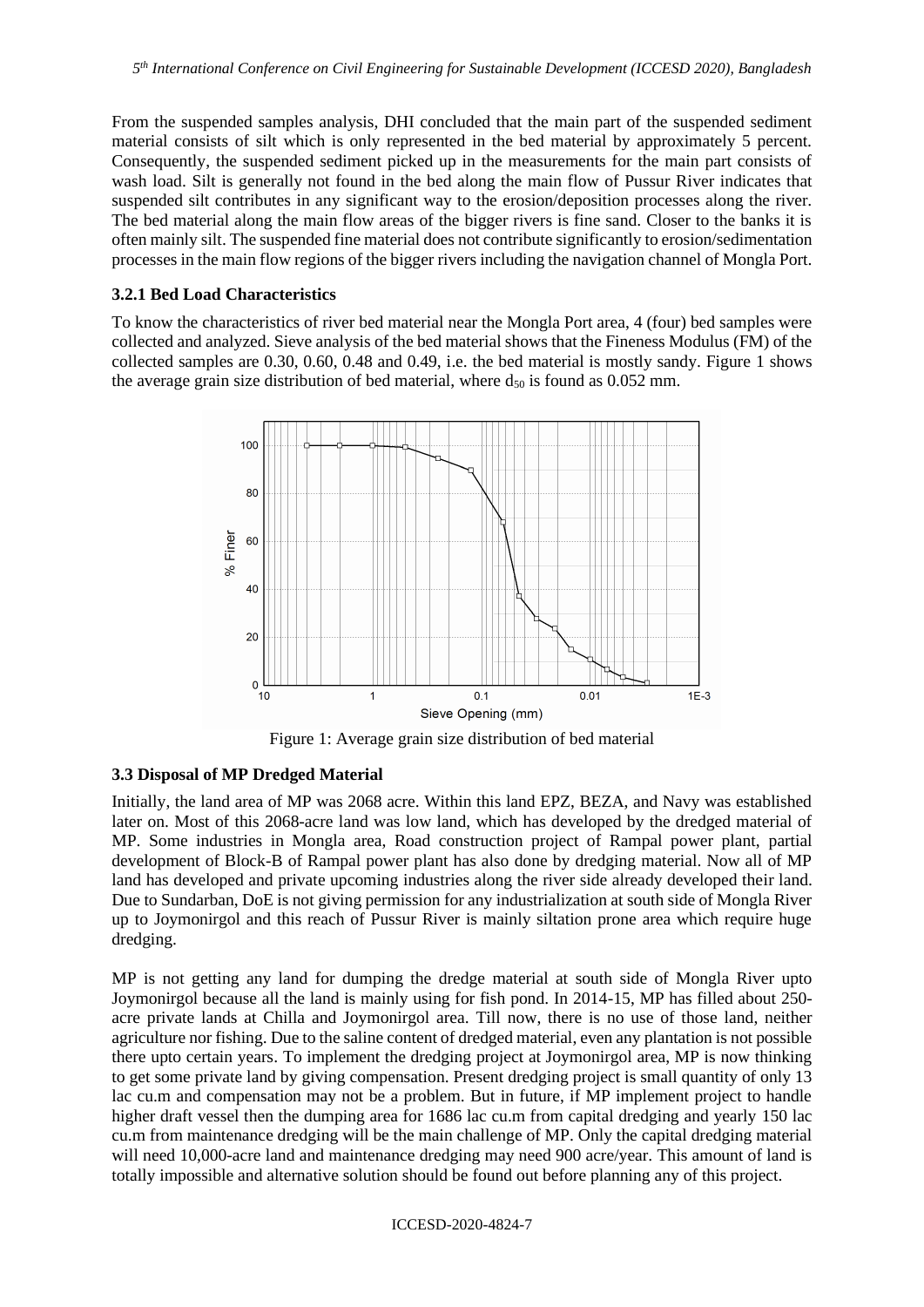# **3.4 Alternatives of Disposal Area**

Considering the future dredging demand of MP, alternative disposal method should be considered. In most of the worldwide sea ports, open discharge in deep pockets of channel is very common. Most of the seaports in the world are near to sea and disposal of dredged material in sea is economical and easiest solution there. But the ports like MP which are very far from sea, carrying the material to sea is not economical. In these cases, deep pocket in channel and very shallow area could be an alternative. Length of Pussur Channel is 130 km from sea, within which only 22 km from port to Harbaria and 11 km at the entrance of channel requires dredging. Dredged material from entrance channel which is known as outer bar, can be dumped either in sea or land. Sea is about 15 km and nearest islands such as Dubla Island, Bangabondhu Island is within 10 km of dredging area. Channel between Harbaria to outer bar has sufficient depth more than 10 m which never requires dredging. For disposal of dredged material of port to Harbaria, following areas can be considered:

- Shallow area at west side of port
- Shallow area at downstream of Mongla river
- Deep water pocket at danger khal area
- Deep water pocket at Joymonirgol
- Deep channel at downstream of Joymonirgol
- Deep channel at upstream of monkey point
- Deep water pocket at monkey point

The possible disposal areas have indicated in figure 2. The shallow areas are mainly situated on the convex end and deep pockets are on concave side. The details of these areas are stated in following articles.

#### **3.4.1 Shallow area at west side of port**

The width of river near port area is about 1000 m, within which only  $200 - 300$  m at east side is used as navigation channel. The velocity of flow is strong in this portion only. Depth at remain 700-800 m varies between 1-4 m. Length of shallow area between Digraj to Mongla river is 7000 m. If half of the shallow area i.e 400 m is considered then the area will be 28,00,000.00 sq.m. This area can accommodate about 70,00,000.00 cu.m at a filling height of 2.5 m which is also below the water level. Material of maintenance dredging from port area can be dumped in this shallow area.

## **3.4.2 Shallow area at downstream of Mongla river**

The width of river at downstream of Mongla is about 1500 m, within which only 200 – 300 m at west side is used as navigation channel. The velocity of flow is strong in this portion only. Depth at remain 1200-1300 m varies between 1-4 m. Length of shallow area at downstream of Mongla River is 7000 m. If half of the shallow area i.e 650 m is considered then the area will be 45,50,000.00 sq.m. This area can accommodate about 1,13,75,000.00 cu.m at a filling height of 2.5 m which is also below the water level. Material of maintenance dredging from inner bar area can be dumped in this shallow area.

## **3.4.3 Deep water pocket at danger khal area**

The confluence of Pussur river and danger khal is very deep due to scouring effect of water. The length of deep area is 500 m and width 200 m. Depth at this area varies between  $12 \sim 18$  m. The navigation channel is adjacent to this deep area. Dredged material is possible to dispose in this deep area during slag tide. This area can accommodate at least 4,00,000.00 cu.m.

## **3.4.4 Deep water pocket at Joymonirgol**

The confluence of Pussur River and shella river is very deep due to scouring effect of water. The length of deep area is 1200 m and width 400 m. Depth at this area varies between  $15 \sim 30$  m. The navigation channel is adjacent to this deep area. Dredged material is possible to dispose in this deep area during slag tide. This area can accommodate at least 38,00,000.00 cu.m.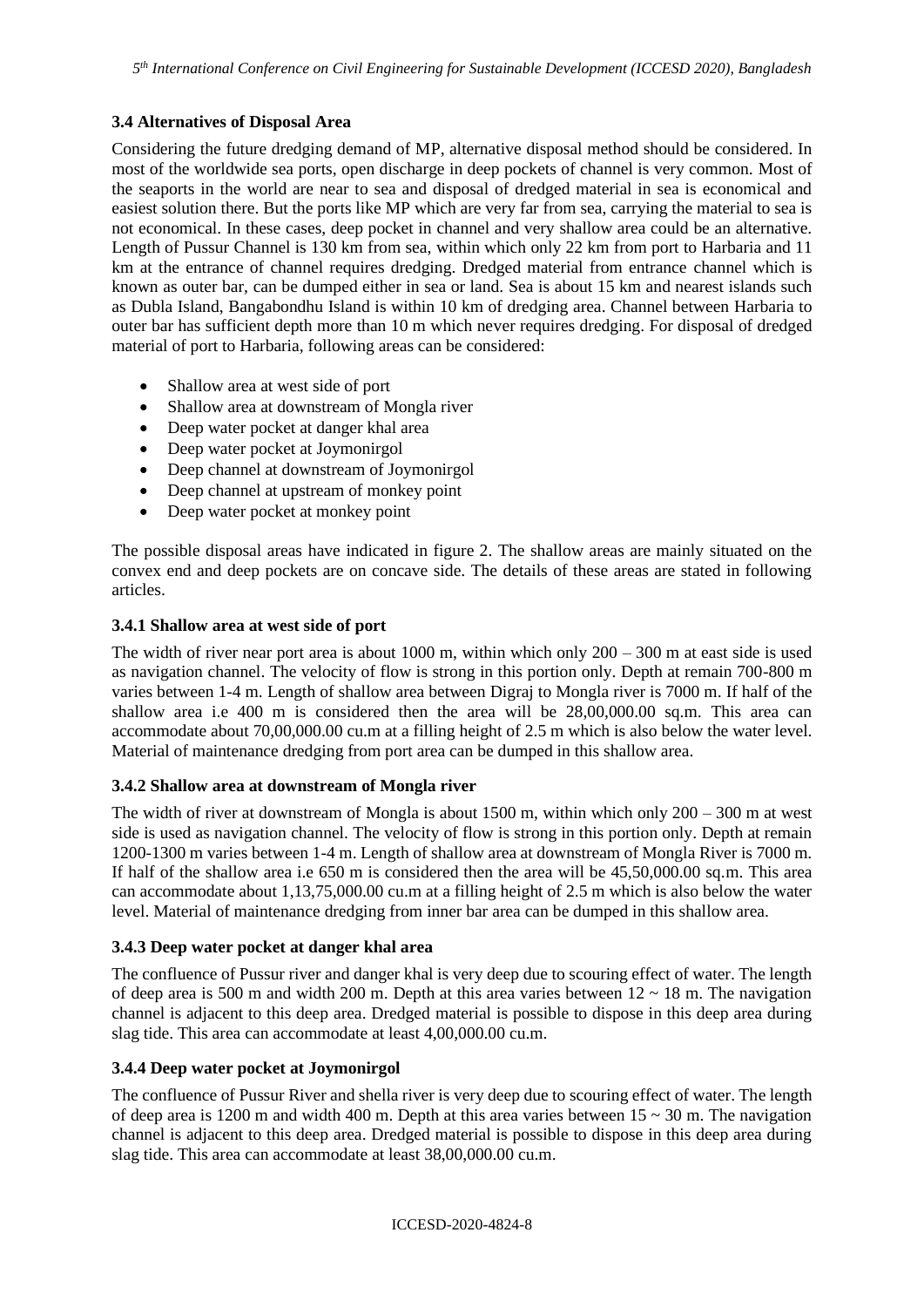

Figure 2: Disposal options of dredged material